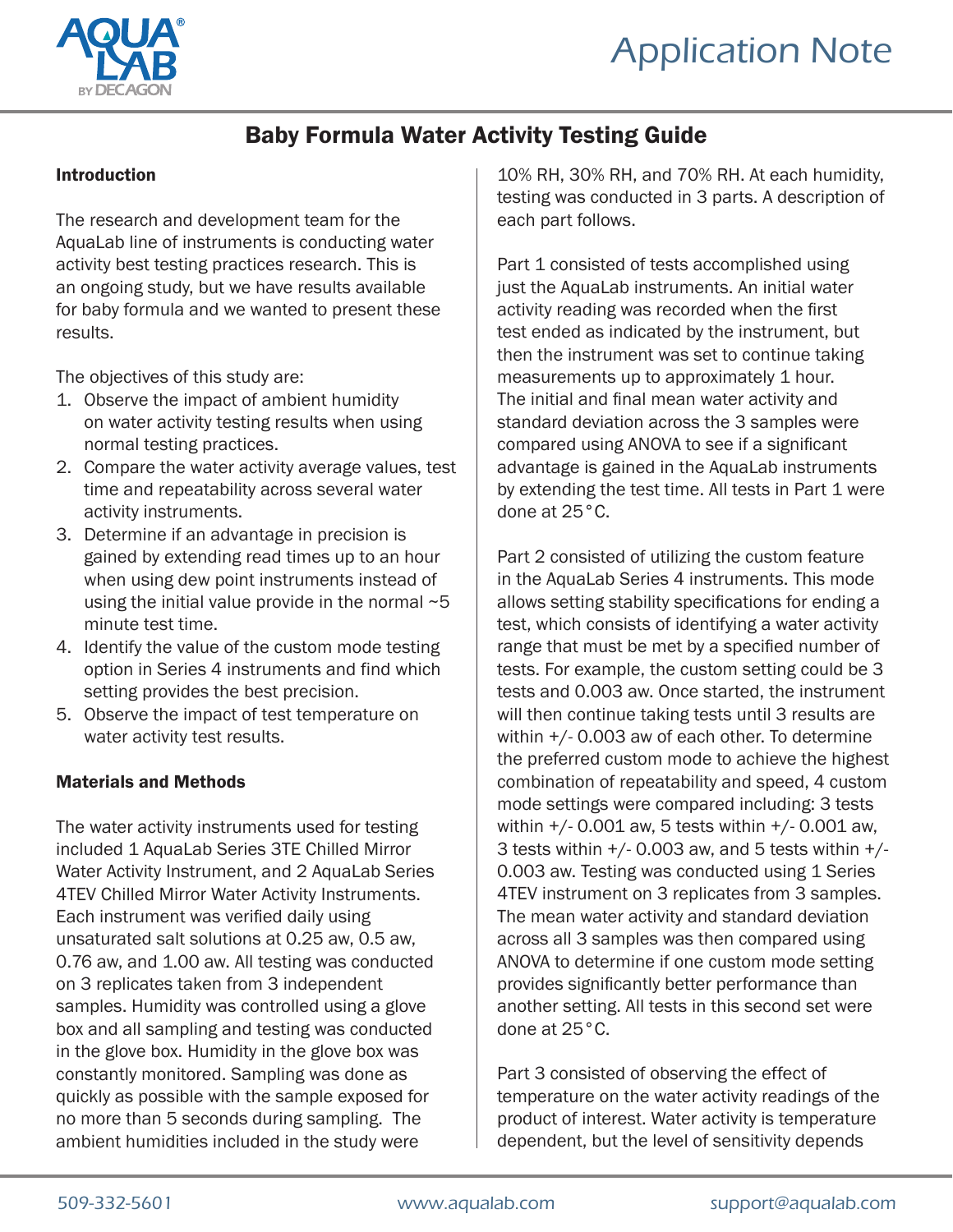

on the product. To investigate the effects of temperature, each replicate from each of 3 samples was evaluated for water activity at 15°C, 25°C, and 45°C. Mean water activity and test time were compared for each temperature at each humidity level to determine if temperature resulted in significant differences in water activity.

### **Results**

### Part 1

Keep in mind that the samples were only exposed to ambient humidity with no moisture barrier for seconds during sampling. However, the starting humidity in the testing chamber of each instrument would be at ambient humidity when each test begins.

The results in Table 1 indicate that the water activity test results for baby formula were impacted by ambient humidity, but not in a general linear way. Tests results for all instruments were equally influenced by ambient humidity. The average aw across all instruments for 10%, 30%, and 50%

RH was 0.153, 0.320, and 0.388, respectively. So while changing from 30% to 10% ambient humidity resulted in a 0.167 change in aw, changing from 30% to 70% resulted in only 0.068 change in water activity. The moisture sorption isotherm shown in Figure 1 illustrates why the change in water activity was larger when exposed to dry conditions. In the range of water activities below 0.40 aw, the water activity can change from one value to another very quickly with very little change in the amount of water, illustrated as a very flat curve, due to limited availability of hydrogen binding sites in the amorphous baby formula. Consequently, the water activity of baby formula samples exposed to dry conditions during sampling were lower by an average 0.167 aw.

At water activities greater than 0.40, the formula begins to experience a phase change and the isotherm curve becomes much steeper with only small changes in water activity for large changes in the amount of water. While the phase change is time dependent and would not have time to progress appreciably during the few seconds of exposure while sampling, the sharp change in

Table 1. Average water activity, test time, and standard deviation of water activity readings for 5 different water activity instruments at 3 different ambient humidities. A comparison of the initial and final reading for the dewpoint instruments is also provided. The initial reading is the value provided by the instrument after the initial water activity reading is complete. To obtain the final reading, water activity readings are repeated for up to hour and the final value is reported.

| Instrument     | % Ambient Humidity | Reading | <b>Water Activity</b> | Time (min) | Std Dev of a <sub>w</sub> |
|----------------|--------------------|---------|-----------------------|------------|---------------------------|
| Series 3TE     | 10                 | Initial | 0.151                 | 6.623      | 0.037                     |
|                |                    | Final   | 0.151                 | 66.715     | 0.035                     |
|                | 30                 | Initial | 0.337                 | 9.156      | 0.038                     |
|                |                    | Final   | 0.316                 | 72.773     | 0.023                     |
|                | 70                 | Initial | 0.413                 | 7.961      | 0.009                     |
|                |                    | Final   | 0.396                 | 68.292     | 0.010                     |
| Series 4 TEV 1 | 10                 | Initial | 0.175                 | 7.708      | 0.027                     |
|                |                    | Final   | 0.155                 | 68.525     | 0.020                     |
|                | 30                 | Initial | 0.316                 | 7.018      | 0.027                     |
|                |                    | Final   | 0.320                 | 72.270     | 0.021                     |
|                | 70                 | Initial | 0.405                 | 8.346      | 0.014                     |
|                |                    | Final   | 0.387                 | 68.728     | 0.012                     |
| Series 4 TEV 2 | 10                 | Initial | 0.156                 | 10.226     | 0.040                     |
|                |                    | Final   | 0.155                 | 65.936     | 0.038                     |
|                | 30                 | Initial | 0.323                 | 12.247     | 0.030                     |
|                |                    | Final   | 0.316                 | 72.436     | 0.025                     |
|                | 70                 | Initial | 0.397                 | 13.049     | 0.014                     |
|                |                    | Final   | 0.380                 | 71.771     | 0.032                     |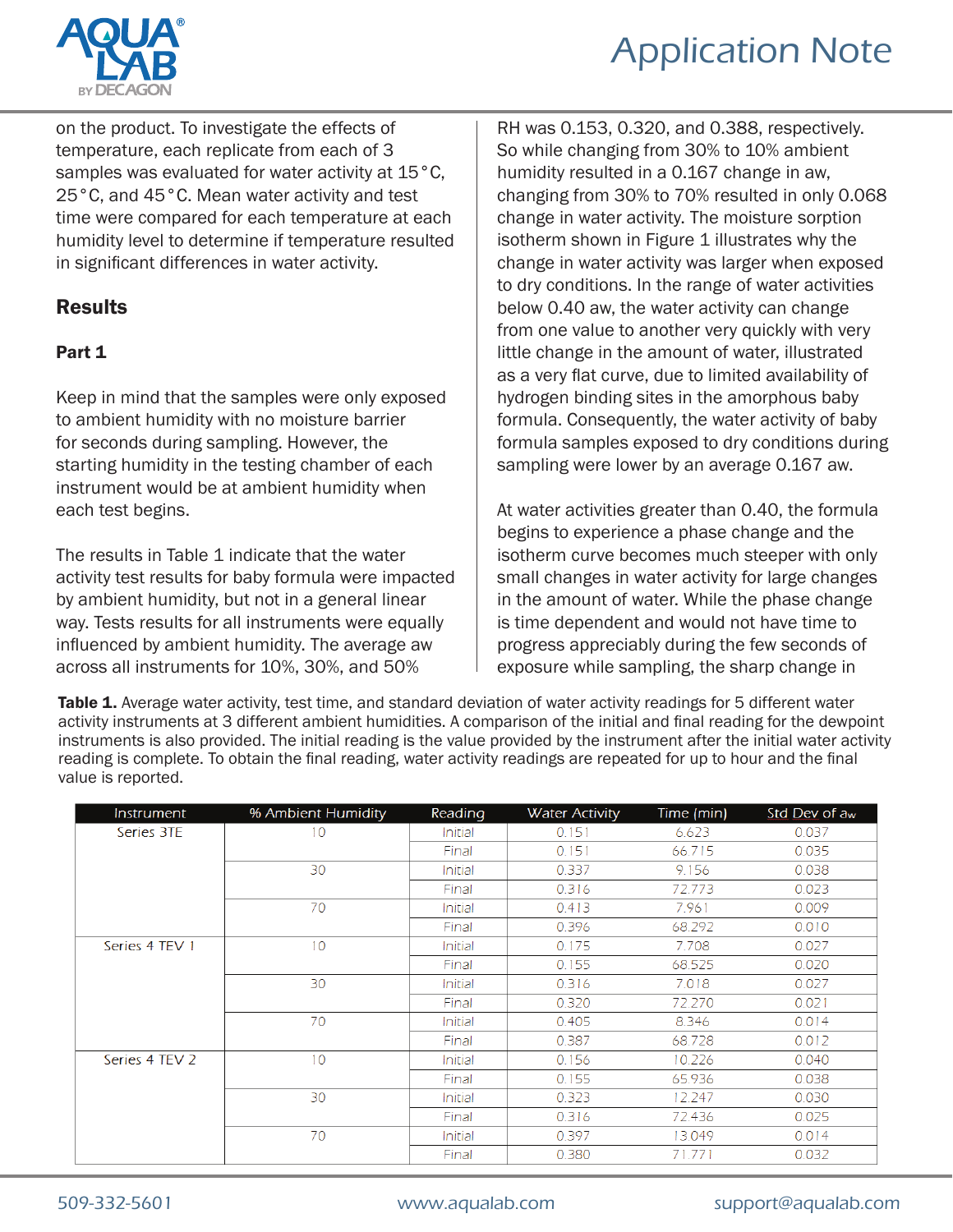



Figure 1. Moisture sorption isotherm for spray dried baby formula at 25°C showing a phase change occurring at a critical water activity of 0.43.

sorption properties at water activities close to 0.40 aw has a buffering effect on the water activity change due to the environment. Consequently, the water activity of the sample only slight increases by 0.068 aw.

T tests comparisons of initial and final values for each AquaLab instrument at each humidity level showed no difference, indicating that the results do not significantly change if the test is run for 5-8 minutes vs. running for 1 hour, debunking the idea that dry powders have long vapor equilibration time constants and correct readings can only be obtained from continuous reads or long read times. In addition, standard deviations were not significantly better for long read times, indicating that long read times does not improve the repeatability of test results.

As a side note, putting desiccant in the instrument before reading did not prove to be helpful in buffering the effects of ambient humidity. In fact, in almost all cases, the reading was higher after desiccant. There was no consistent trend in terms of read time either.

### Part 2

Table 2 shows the results for testing different custom mode settings. At a given humidity level, the average water activities were not significantly different across custom settings, nor was there significant improvement in the repeatability. However, there did appear to be a slight improvement in repeatability when using the custom mode when comparing to doing single tests as shown in Table 1. This increase in

| Instrument   | % Ambient Humidity | <b>Custom Settings</b> | <b>Water Activity</b> | Time (min) | Std Dev of a <sub>w</sub> |
|--------------|--------------------|------------------------|-----------------------|------------|---------------------------|
| Series 4 TEV | 10                 | Custom - 3 w/in 0.001  | 0.136                 | 27.810     | 0.020                     |
|              |                    | Custom - 3 w/in 0.003  | 0.147                 | 15.977     | 0.018                     |
|              |                    | Custom - 5 w/in 0.001  | 0.138                 | 50.063     | 0.020                     |
|              |                    | Custom - 5 w/in 0.003  | 0.137                 | 25.570     | 0.016                     |
|              | 30                 | Custom - 3 w/in 0.001  | 0.335                 | 15.524     | 0.017                     |
|              |                    | Custom - 3 w/in 0.003  | 0.338                 | 16.392     | 0.016                     |
|              |                    | Custom - 5 w/in 0.001  | 0.335                 | 55.231     | 0.018                     |
|              |                    | Custom - 5 w/in 0.003  | 0.337                 | 23.693     | 0.016                     |
|              | 70                 | Custom - 3 w/in 0.001  | 0.379                 | 22.548     | 0.010                     |
|              |                    | Custom - 3 w/in 0.003  | 0.391                 | 36.764     | 0.008                     |
|              |                    | Custom - 5 w/in 0.001  | 0.371                 | 32.100     | 0.018                     |
|              |                    | Custom - 5 w/in 0.003  | 0.382                 | 24.150     | 0.010                     |

Table 2. Average water activity values, test times, and standard deviations for an AquaLab Series 4TEV instrument at 3 different ambient humidities when using 4 different custom mode settings.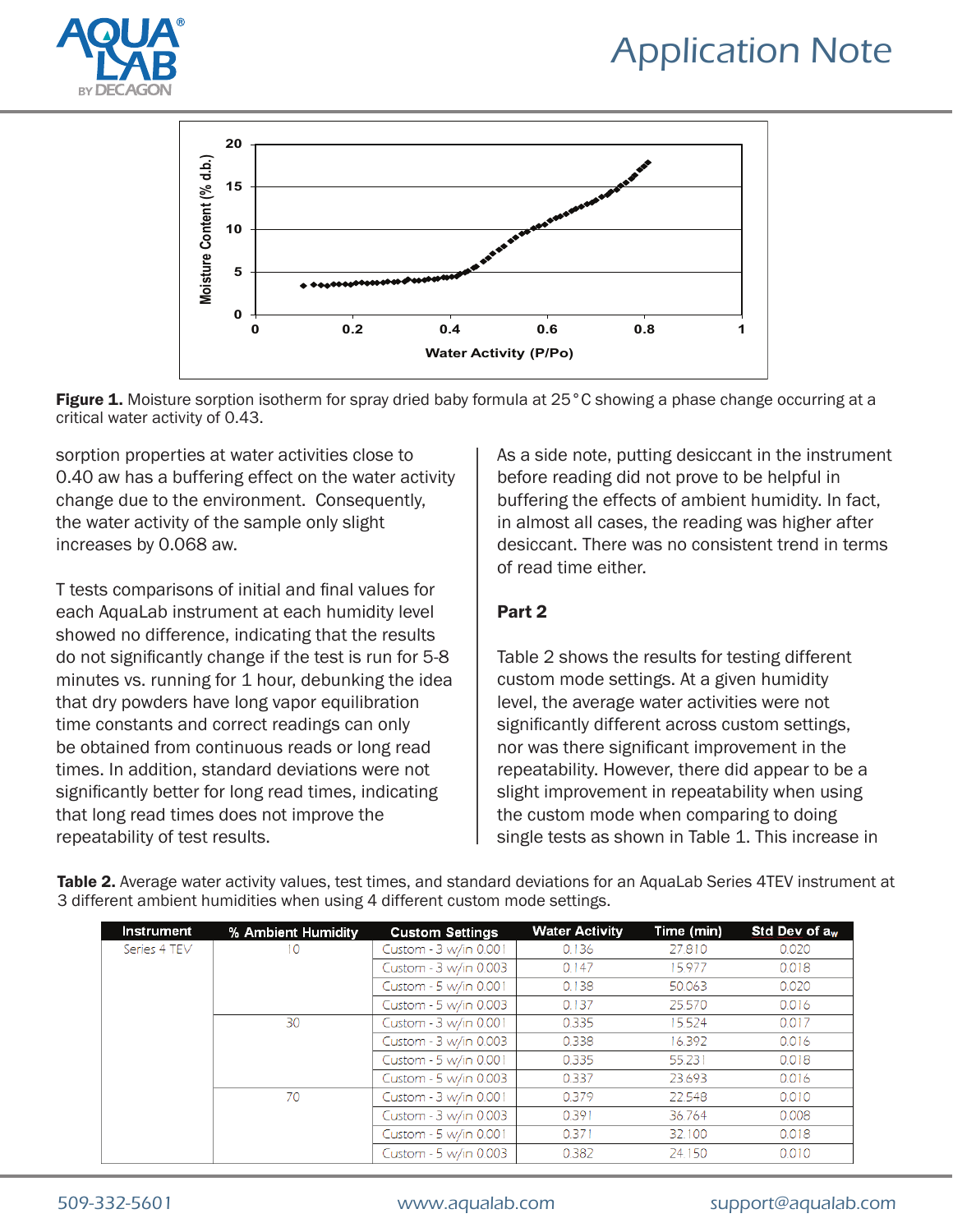

repeatability does require additional test time as evidenced by the long read times for the results in Table 2 and the decision to use the custom mode would depend on the willingness of the user to sacrifice some speed for  $a + (-0.01)$  aw increase in repeatability . If the custom mode is going to be used for testing baby formula, the most practical solution would be to use the least stringent setting of 3 tests within +/- 0.003 aw since the test time was only 15 minutes (at 30% RH) and the performance was not significantly different from the other custom mode settings.

### Part 3

Water activity is temperature dependent, but the level and even direction of the dependency is very product specific. The results in Table 3 indicate that the temperature dependency even depends on the ambient humidity conditions where samples are taken. When ambient humidity is low, the water activity is lower, as shown in part 1, but does not change with temperature. However, at 30% and 70% RH, there is considerably change in water activity with temperature. The water activity significantly increases as temperature decreases at both humidity levels. The expected trend is for water activity to increase with temperature, so the observed trend is not typical, but explainable.

The interaction of temperature and water activity, while multifaceted, can be caused by changes in solubility. An increase in temperature can result in an increase in solubility, making more hydrogen binding sites available for binding water and causing water activity to decrease even though moisture content hasn't changed. This change in solubility is the likely explanation for results observed for 30% and 70% RH. However, solubility does not explain why the water activity did not change with temperature at low ambient humidity. It is likely that at very dry conditions, accompanied by very low water activity, there is little to no water with high energy that can lower its energy due to increased availability of hydrogen binding sites at higher temperatures and the effect is insignificant.

#### Summary

Water activity test results on baby formula are not improved by long, extended test times. There are no significant differences between water activity values or the repeatability of aw tests when using the initial 5-10 minute reading from an AquaLab instrument vs. using the readings taken after a 1 hour test time. It is not necessary to run additional water activity tests on baby formula when using an AquaLab even if the test time is less than 10 minutes.

| Instrument | % Ambient<br>Humidity | Temperature | <b>Water Activity</b> | Time (min) |
|------------|-----------------------|-------------|-----------------------|------------|
| 4TEV 1145  | 10                    | 25          | 0.175                 | 7.708      |
|            |                       | 15          | 0.176                 | 4.333      |
|            |                       | 45          | 0.179                 | 3.317      |
|            | 30                    | 25          | 0.316                 | 7.018      |
|            |                       | 15          | 0.414                 | 5.512      |
|            |                       | 45          | 0.243                 | 3.307      |
|            | 70                    | 25          | 0.405                 | 8.346      |
|            |                       | 15          | 0.454                 | 5.164      |
|            |                       | 45          | 0.366                 | 1.906      |
| 4TEV 1169  | 10                    | 25          | 0.156                 | 0.226      |
|            |                       | 15          | 0.152                 | 6.975      |
|            |                       | 45          | 0.164                 | 13.243     |
|            | 30                    | 25          | 0.323                 | 12.247     |
|            |                       | 15          | 0.39                  | 5.397      |
|            |                       | 45          | 0.261                 | 3.088      |
|            | 70                    | 25          | 0.397                 | 13.049     |
|            |                       | 15          | 0.458                 | 26.036     |
|            |                       | 45          | 0.341                 | 4.197      |

Table 3. Average water activity values and test times for 2 AquaLab Series 4TEV instrument at 3 different ambient humidities and 3 different temperatures.